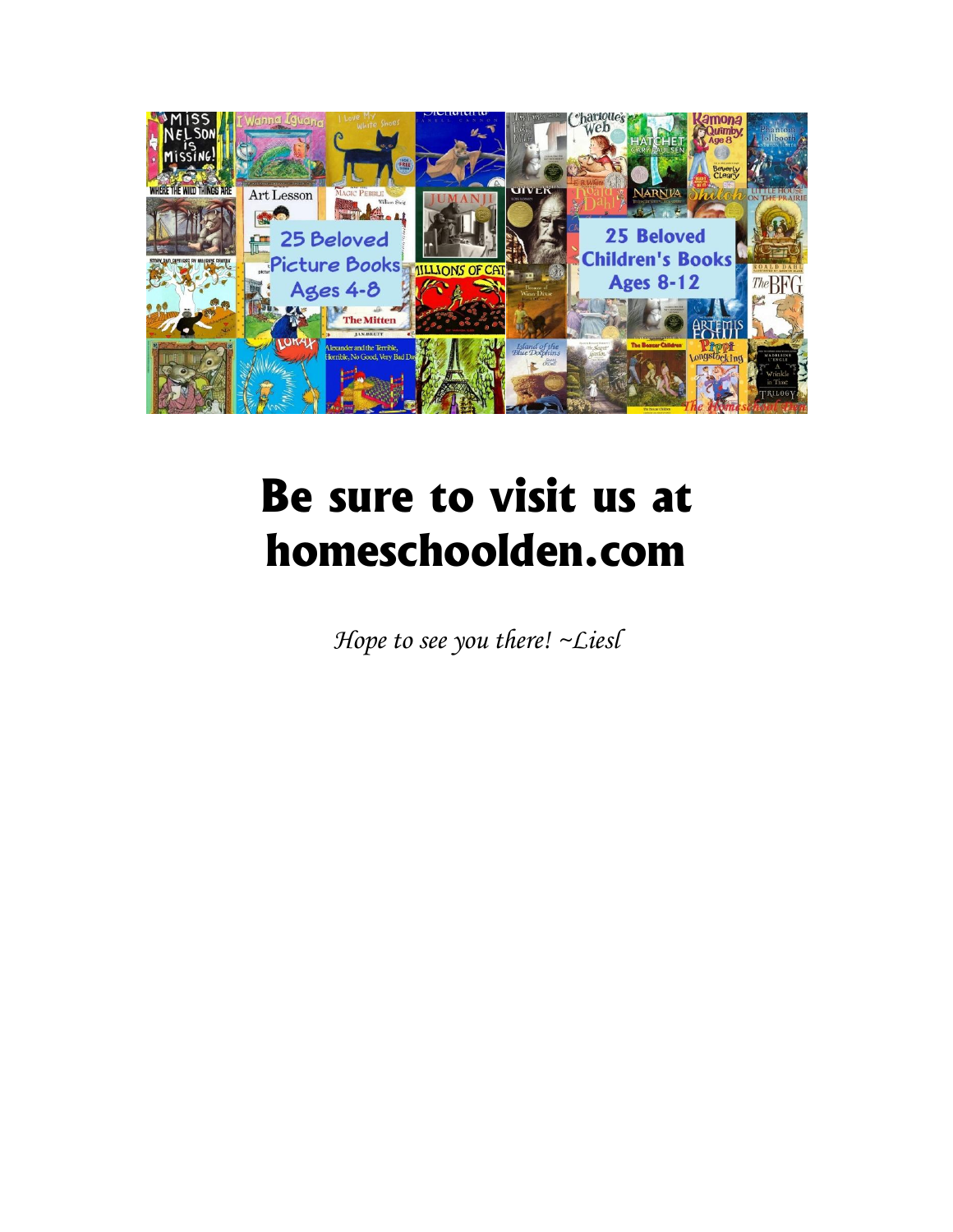## **25 Beloved Books for 4-8 Year Olds** (In no particular order) These are affiliate links.

- 1. [Millions of Cats](http://www.amazon.com/gp/product/0142407089/ref=as_li_tl?ie=UTF8&camp=1789&creative=390957&creativeASIN=0142407089&linkCode=as2&tag=homeden09-20&linkId=PMXS7WCSHY2MPTLR) by Wanda Gág
- 2. [Miss Nelson Is Missing!b](http://www.amazon.com/gp/product/0395401461/ref=as_li_tl?ie=UTF8&camp=1789&creative=390957&creativeASIN=0395401461&linkCode=as2&tag=homeden09-20&linkId=K3WSEQIENRR7OV5C)y Harry Allard
- 3. [Strega Nona: Book & CD](http://www.amazon.com/gp/product/1442433558/ref=as_li_tl?ie=UTF8&camp=1789&creative=390957&creativeASIN=1442433558&linkCode=as2&tag=homeden09-20&linkId=G232K6DU3NTQXV6T) by Tomie De Paola
- 4. [The Art Lesson](http://www.amazon.com/gp/product/0698115724/ref=as_li_tl?ie=UTF8&camp=1789&creative=390957&creativeASIN=0698115724&linkCode=as2&tag=homeden09-20&linkId=LXTBEHPUFS3Z7M4T) by Tomie De Paola
- 5. [Stellaluna](http://www.amazon.com/gp/product/0152802177/ref=as_li_tl?ie=UTF8&camp=1789&creative=390957&creativeASIN=0152802177&linkCode=as2&tag=homeden09-20&linkId=ZKLLAZMRWIMQZNCI) and [Crickwing b](http://www.amazon.com/gp/product/0152050612/ref=as_li_tl?ie=UTF8&camp=1789&creative=390957&creativeASIN=0152050612&linkCode=as2&tag=homeden09-20&linkId=UKWQLHVQUJ6FPMXA)y Janell Cannon
- 6. [Caps for Sale](http://www.amazon.com/gp/product/0064431436/ref=as_li_tl?ie=UTF8&camp=1789&creative=390957&creativeASIN=0064431436&linkCode=as2&tag=homeden09-20&linkId=OQD3ZATSP46G2SBS) by Esphyr Slobodkina
- 7. [Where the Wild Things Are](http://www.amazon.com/gp/product/0064431789/ref=as_li_tl?ie=UTF8&camp=1789&creative=390957&creativeASIN=0064431789&linkCode=as2&tag=homeden09-20&linkId=LFRMKYOL4ZGBIA4L) by Maurice Sendak
- 8. [If You Give a Mouse a Cookie b](http://www.amazon.com/gp/product/0060245867/ref=as_li_tl?ie=UTF8&camp=1789&creative=390957&creativeASIN=0060245867&linkCode=as2&tag=homeden09-20&linkId=SI6OJ7CWTVFG3AYR)y Laura Joffe Numeroff
- 9. [Pete the Cat: I Love My White Shoes](http://www.amazon.com/gp/product/0061906220/ref=as_li_tl?ie=UTF8&camp=1789&creative=390957&creativeASIN=0061906220&linkCode=as2&tag=homeden09-20&linkId=PEHXU4OJVNXSIE22) by Eric Litwin
- 10. [Chicka Chicka Boom Boom b](http://www.amazon.com/gp/product/1442450703/ref=as_li_tl?ie=UTF8&camp=1789&creative=390957&creativeASIN=1442450703&linkCode=as2&tag=homeden09-20&linkId=5AMZVYP566J7VNEF)y John Archambault
- 11. [The Lorax](http://www.amazon.com/gp/product/0394823370/ref=as_li_tl?ie=UTF8&camp=1789&creative=390957&creativeASIN=0394823370&linkCode=as2&tag=homeden09-20&linkId=Y4ZI6MJRSRM2VHBM) by Dr. Seuss
- 12. [Jumanji](http://www.amazon.com/gp/product/0547608381/ref=as_li_tl?ie=UTF8&camp=1789&creative=390957&creativeASIN=0547608381&linkCode=as2&tag=homeden09-20&linkId=RLOY7TWWSC7ZBET3) by Chris Van Allsburg (and any of his books!)
- 13. [Sylvester and the Magic Pebble](http://www.amazon.com/gp/product/1442435607/ref=as_li_tl?ie=UTF8&camp=1789&creative=390957&creativeASIN=1442435607&linkCode=as2&tag=homeden09-20&linkId=664RAJULSMVAZCAD) by William Steig
- 14. [Wilfrid Gordon McDonald Partridge](http://www.amazon.com/gp/product/091629126X/ref=as_li_tl?ie=UTF8&camp=1789&creative=390957&creativeASIN=091629126X&linkCode=as2&tag=homeden09-20&linkId=ESYHJ4H6XRO5TZOG) by Mem Fox
- 15. [Lilly's Purple Plastic Purse](http://www.amazon.com/gp/product/0688128971/ref=as_li_tl?ie=UTF8&camp=1789&creative=390957&creativeASIN=0688128971&linkCode=as2&tag=homeden09-20&linkId=ZSSKHAIUMHYS3LUS) by Kevin Henkes
- 16. [Amelia Bedelia b](http://www.amazon.com/gp/product/0062334204/ref=as_li_tl?ie=UTF8&camp=1789&creative=390957&creativeASIN=0062334204&linkCode=as2&tag=homeden09-20&linkId=VJDNBOJ6E2UQFGX6)y Peggy Parish
- 17. [The Paper Bag Princess b](http://www.amazon.com/gp/product/0920236162/ref=as_li_tl?ie=UTF8&camp=1789&creative=390957&creativeASIN=0920236162&linkCode=as2&tag=homeden09-20&linkId=L3D5AUCJ7L36NUDU)y Robert N. Munsch
- 18. [Alexander and the Terrible, Horrible, No Good, Very Bad Day](http://www.amazon.com/gp/product/0689711735/ref=as_li_tl?ie=UTF8&camp=1789&creative=390957&creativeASIN=0689711735&linkCode=as2&tag=homeden09-20&linkId=2RZTBAENZJXKK5XA) by Judith Viorst
- 19. [The Mitten](http://www.amazon.com/gp/product/0399231099/ref=as_li_tl?ie=UTF8&camp=1789&creative=390957&creativeASIN=0399231099&linkCode=as2&tag=homeden09-20&linkId=GIAKFCKGMCYTVWRO) by Jan Brett
- 20.[The True Story of the Three Little Pigs](http://www.amazon.com/gp/product/0140544518/ref=as_li_tl?ie=UTF8&camp=1789&creative=390957&creativeASIN=0140544518&linkCode=as2&tag=homeden09-20&linkId=NRX3IJKCUNIIVTST) by Jon Scieszka
- 21. [Basil of Baker Street](http://www.amazon.com/gp/product/0671635174/ref=as_li_tl?ie=UTF8&camp=1789&creative=390957&creativeASIN=0671635174&linkCode=as2&tag=homeden09-20&linkId=X2WEOS6SN472IZ75) by Eve Titus
- 22.[Why Mosquitoes Buzz in People's Ears: A West African Tale](http://www.amazon.com/gp/product/0140549056/ref=as_li_tl?ie=UTF8&camp=1789&creative=390957&creativeASIN=0140549056&linkCode=as2&tag=homeden09-20&linkId=BFV7E7GWUNNFA5LH) by Verna Aardema
- 23.[Frog and Toad Are Friends](http://www.amazon.com/gp/product/0064440206/ref=as_li_tl?ie=UTF8&camp=1789&creative=390957&creativeASIN=0064440206&linkCode=as2&tag=homeden09-20&linkId=Y2U52DXWD4M2PD6B) by Arnold Lobel
- 24. [I Wanna Iguana](http://www.amazon.com/gp/product/0399237178/ref=as_li_tl?ie=UTF8&camp=1789&creative=390957&creativeASIN=0399237178&linkCode=as2&tag=homeden09-20&linkId=2H3CHQUHFXMAHYLE) by Karen Kaufman Orloff
- 25. [Madeline](http://homeschoolden.com/wp-admin/Madeline) by Ludwig Bemelmans



Made by Liesl at homeschoolden.com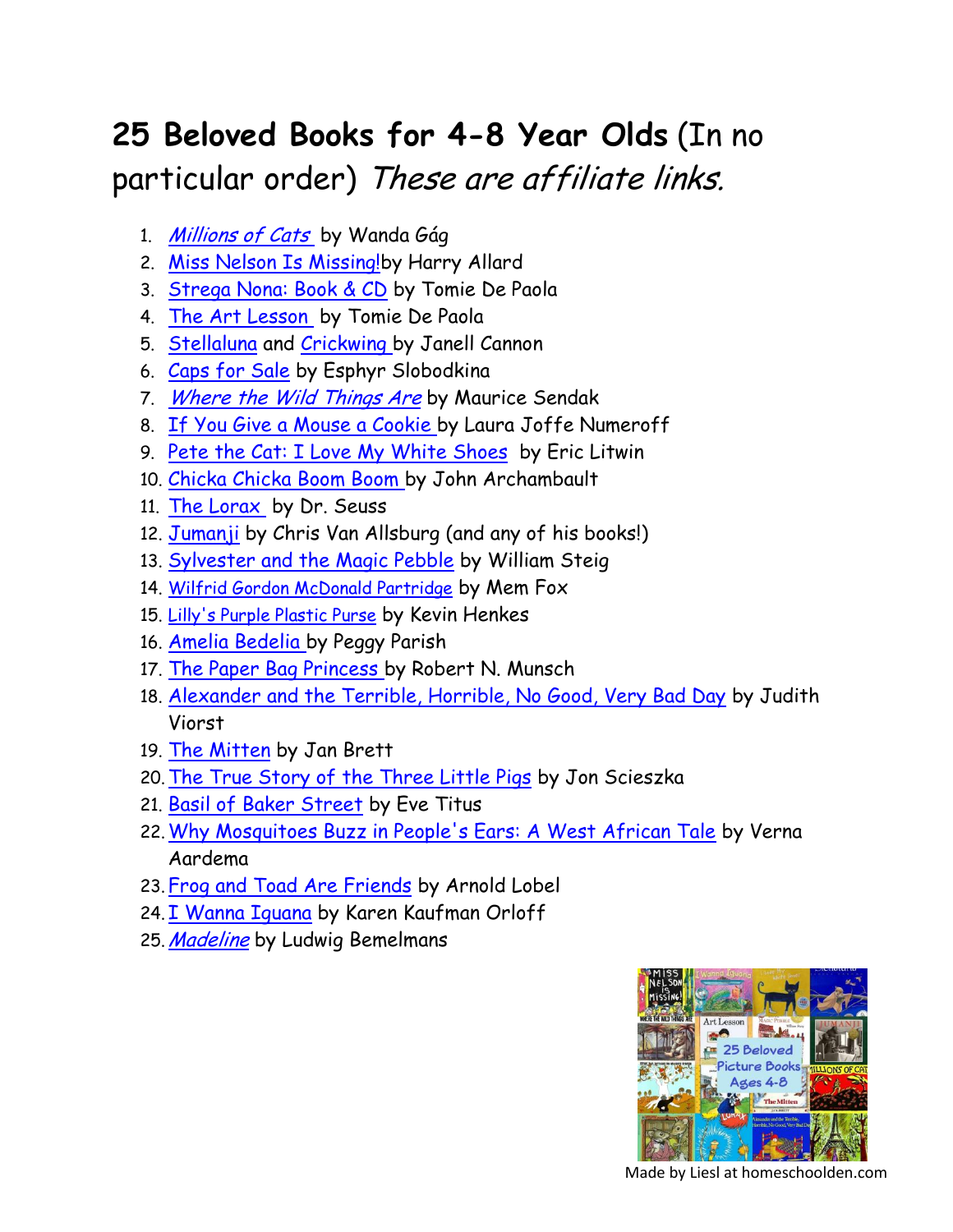## **25 Beloved Books for 8-12 Year Olds** (In no particular order) *These are affiliate links.*

- 1. [Mrs. Frisby and the Rats of NIMH](http://www.amazon.com/gp/product/0689710682/ref=as_li_tl?ie=UTF8&camp=1789&creative=390957&creativeASIN=0689710682&linkCode=as2&tag=homeden09-20&linkId=NFSL3NMT5F2U7PTC) by Robert C. O'Brien
- 2. [Charlotte's Web](http://www.amazon.com/gp/product/0061124958/ref=as_li_tl?ie=UTF8&camp=1789&creative=390957&creativeASIN=0061124958&linkCode=as2&tag=homeden09-20&linkId=LBPP6GBKV2BGRCH6) by E. B. White
- 3. [Hatchet](http://www.amazon.com/gp/product/1416936475/ref=as_li_tl?ie=UTF8&camp=1789&creative=390957&creativeASIN=1416936475&linkCode=as2&tag=homeden09-20&linkId=IIIKA73HR5IYK764) by Gary Paulsen
- 4. [Island of the Blue Dolphins](http://www.amazon.com/gp/product/0547328613/ref=as_li_tl?ie=UTF8&camp=1789&creative=390957&creativeASIN=0547328613&linkCode=as2&tag=homeden09-20&linkId=Y4QKTL6JWKVMHP67) by Scott O'Dell
- 5. [Harry Potter and the Sorcerer's Stone](http://www.amazon.com/gp/product/059035342X/ref=as_li_tl?ie=UTF8&camp=1789&creative=390957&creativeASIN=059035342X&linkCode=as2&tag=homeden09-20&linkId=6QBR7T4MKODFLPU5) by J.K. Rowling
- 6. [Artemis Fowl](http://www.amazon.com/gp/product/1423136810/ref=as_li_tl?ie=UTF8&camp=1789&creative=390957&creativeASIN=1423136810&linkCode=as2&tag=homeden09-20&linkId=5UADKVWQPEZL4F77) by Eoin Colfer
- 7. [Ramona Quimby, Age 8](http://www.amazon.com/gp/product/0380709562/ref=as_li_tl?ie=UTF8&camp=1789&creative=390957&creativeASIN=0380709562&linkCode=as2&tag=homeden09-20&linkId=PQVE4ONTH4ONUOT4) by Beverly Cleary
- 8. [The BFG](http://www.amazon.com/gp/product/0142410381/ref=as_li_tl?ie=UTF8&camp=1789&creative=390957&creativeASIN=0142410381&linkCode=as2&tag=homeden09-20&linkId=I3WI33S5KN2TNOWU) by Roald Dahl
- 9. [Charlie and the Chocolate Factory](http://www.amazon.com/gp/product/0142410314/ref=as_li_tl?ie=UTF8&camp=1789&creative=390957&creativeASIN=0142410314&linkCode=as2&tag=homeden09-20&linkId=Q3UT4XQ3OQPEFID4) by Roald Dahl
- 10.*[James and the Giant Peach](http://www.amazon.com/gp/product/0142410365/ref=as_li_tl?ie=UTF8&camp=1789&creative=390957&creativeASIN=0142410365&linkCode=as2&tag=homeden09-20&linkId=CFSIO6U3APCKS7RU)* by Roald Dahl
- 11[.A Wrinkle in Time](http://www.amazon.com/gp/product/0312367546/ref=as_li_tl?ie=UTF8&camp=1789&creative=390957&creativeASIN=0312367546&linkCode=as2&tag=homeden09-20&linkId=KP24JXEMQYQMKUMN) by Madeleine L'Engle
- 12. Shiloh by Phyllis Reynolds Naylor
- 13.*[Because of Winn-Dixie](http://www.amazon.com/gp/product/0763644323/ref=as_li_tl?ie=UTF8&camp=1789&creative=390957&creativeASIN=0763644323&linkCode=as2&tag=homeden09-20&linkId=GOT7N6OKFB6AMACH)* by Kate DiCamillo
- 14. [Little House in the Big Woods](http://www.amazon.com/gp/product/0060581808/ref=as_li_tl?ie=UTF8&camp=1789&creative=390957&creativeASIN=0060581808&linkCode=as2&tag=homeden09-20&linkId=OHDTDIZ3CKRBEXSS) and *Little House on the Prairie* by Laura Ingalls Wilder
- 15[.Sarah, Plain and Tall](http://www.amazon.com/gp/product/0062399527/ref=as_li_tl?ie=UTF8&camp=1789&creative=390957&creativeASIN=0062399527&linkCode=as2&tag=homeden09-20&linkId=SCRZOOPKCRHTN6GF) by Patricia MacLachlan
- 16.*[Anne of Green Gables](http://www.amazon.com/gp/product/1503214133/ref=as_li_tl?ie=UTF8&camp=1789&creative=390957&creativeASIN=1503214133&linkCode=as2&tag=homeden09-20&linkId=XNHIZ2QBIIGLJVH7)* by Lucy Maud Montgomery
- 17.*[Frindle](http://www.amazon.com/gp/product/0689818769/ref=as_li_tl?ie=UTF8&camp=1789&creative=390957&creativeASIN=0689818769&linkCode=as2&tag=homeden09-20&linkId=USHS54WDBVFEPPJG)* by Andrew Clements
- 18[.The Giver](http://www.amazon.com/gp/product/0544336267/ref=as_li_tl?ie=UTF8&camp=1789&creative=390957&creativeASIN=0544336267&linkCode=as2&tag=homeden09-20&linkId=P23LR6II2INLDRO3) by Lois Lowry
- 19[.Number the Stars](http://www.amazon.com/gp/product/0547577095/ref=as_li_tl?ie=UTF8&camp=1789&creative=390957&creativeASIN=0547577095&linkCode=as2&tag=homeden09-20&linkId=C3FZELNEPRLYGGIE) by Lois Lowry
- 20. The Secret Garden by Frances Hodgson Burnett
- 21.*[Tales of a Fourth Grade Nothing](http://www.amazon.com/gp/product/0142408816/ref=as_li_tl?ie=UTF8&camp=1789&creative=390957&creativeASIN=0142408816&linkCode=as2&tag=homeden09-20&linkId=BPGVTYAHNXPLSMMC)* by Judy Blume
- 22[.The Chronicles of Narnia](http://www.amazon.com/gp/product/0061969052/ref=as_li_tl?ie=UTF8&camp=1789&creative=390957&creativeASIN=0061969052&linkCode=as2&tag=homeden09-20&linkId=KG7NCIBJBTCK6V5U) by C. S. Lewis
- 23. The Phantom Tollbooth by Norton Juster
- 24. Pippi Longstocking by Astrid Lindgren
- 25[.The Boxcar Children Books 1-4](http://www.amazon.com/gp/product/0807508543/ref=as_li_tl?ie=UTF8&camp=1789&creative=390957&creativeASIN=0807508543&linkCode=as2&tag=homeden09-20&linkId=WZY3G2HQMWCUUN2Y) by Gertrude Chandler Warner

*Disclosure: Please note that some of the links in this blog are affiliate links, and at no additional cost to you, I will earn a commission if you decide to make a purchase.*



Made by Liesl at homeschoolden.com